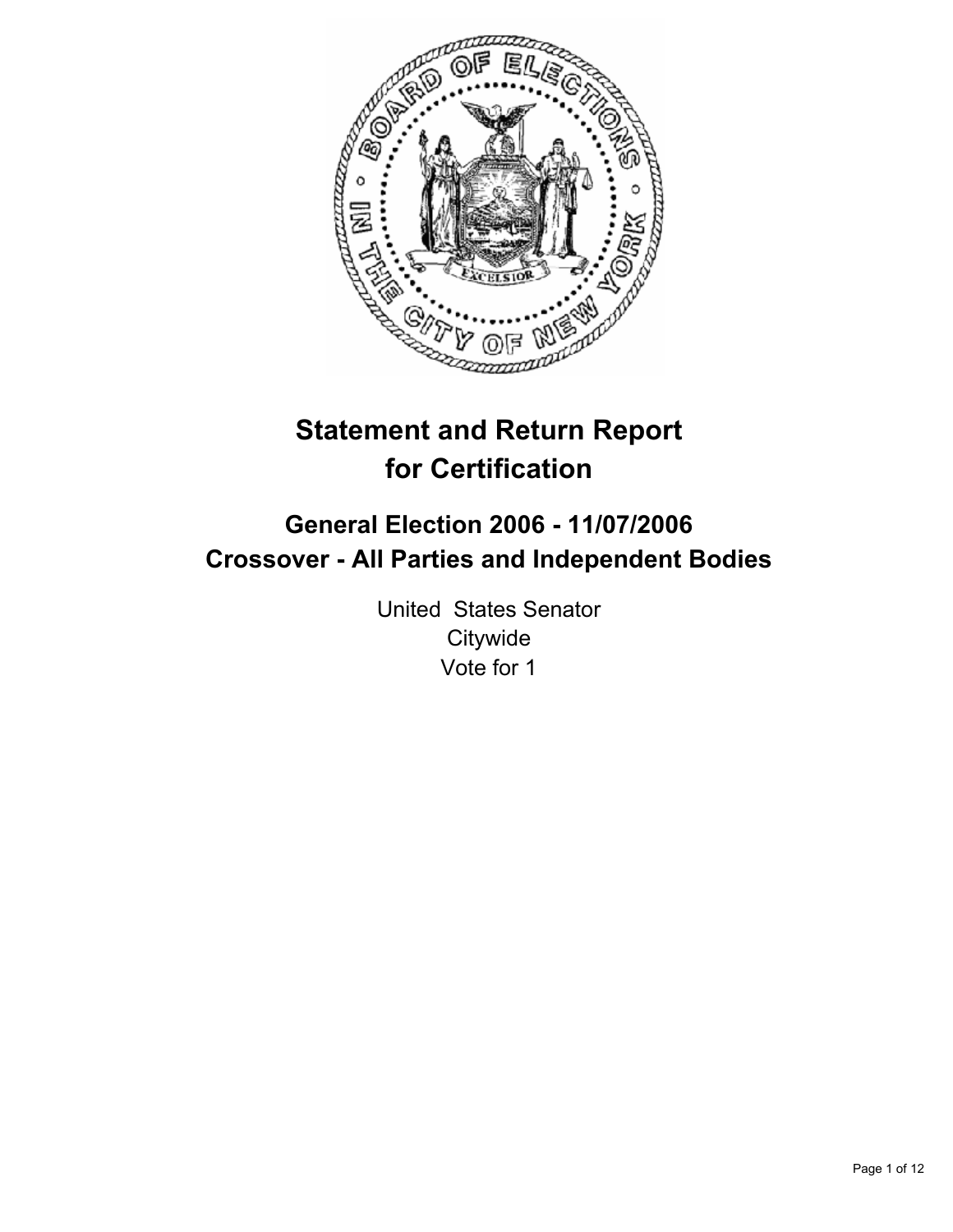

## **New York County**

| <b>PUBLIC COUNTER</b>                     | 352,354 |
|-------------------------------------------|---------|
| <b>EMERGENCY</b>                          | 1,051   |
| ABSENTEE/MILITARY                         | 9,304   |
| <b>FEDERAL</b>                            | 4,816   |
| <b>AFFIDAVIT</b>                          | 10,803  |
| <b>Total Ballots</b>                      | 378,328 |
| JOHN SPENCER (REPUBLICAN)                 | 37,583  |
| HILLARY RODHAM CLINTON (DEMOCRATIC)       | 282,469 |
| HILLARY RODHAM CLINTON (INDEPENDENCE)     | 9,334   |
| JOHN SPENCER (CONSERVATIVE)               | 2,888   |
| HILLARY RODHAM CLINTON (WORKING FAMILIES) | 24,564  |
| HOWIE HAWKINS (GREEN)                     | 7,705   |
| JEFFREY T RUSSELL (LIBERTARIAN)           | 2,160   |
| ROGER CALERO (SOCIALIST WORKERS)          | 1,091   |
| WILLIAM VAN AUKEN (SOCIALIST EQUALITY)    | 278     |
| AI-JEN POO (WRITE-IN)                     | 1       |
| ALLAH PUNDIT (WRITE-IN)                   | 1       |
| ALTON MADDOX (WRITE-IN)                   | 1       |
| ANTHONY HADEN WEST (WRITE-IN)             | 1       |
| <b>BRADLEY MAURER (WRITE-IN)</b>          | 1       |
| CAROLYN CONABOY (WRITE-IN)                | 1       |
| CHARLES BARON (WRITE-IN)                  | 1       |
| CHARLES BARRON (WRITE-IN)                 | 1       |
| <b>CLAYTON BANKS (WRITE-IN)</b>           | 1       |
| COUNE PETTERS (WRITE-IN)                  | 1       |
| DANIELLE FERIS (WRITE-IN)                 | 1       |
| ED COX (WRITE-IN)                         | 1       |
| ELIZABETH FINK (WRITE-IN)                 | 1       |
| ERIC DORSCH (WRITE-IN)                    | 1       |
| FRANCIS J RIENZO (WRITE-IN)               | 1       |
| <b>GEORGE KELLER JR (WRITE-IN)</b>        | 1       |
| <b>GRETCHEN METZLOFF (WRITE-IN)</b>       | 1       |
| HILARY RODHAM CLINTON (WRITE-IN)          | 1       |
| HILLARY CLINTON (WRITE-IN)                | 1       |
| HILLARY RODHAM CLINTON (WRITE-IN)         | 1       |
| HUGO CHAVEZ (WRITE-IN)                    | 1       |
| JEAN LEE (WRITE-IN)                       | 1       |
| JERROLD L. NADLER (WRITE-IN)              | 1       |
| JONATHAN TASINI (WRITE-IN)                | 41      |
| JONATHON TASINI (WRITE-IN)                | 1       |
| JOSEPH RAMOS (WRITE-IN)                   | 1       |
| JUHUS L. COARDS (WRITE-IN)                | 1       |
| K T MCFARLAND (WRITE-IN)                  | 1       |
| LAURA DIGIOIA (WRITE-IN)                  | 1       |
| LENNARD MCNEIL (WRITE-IN)                 | 1       |
| MASHAWNA VERNON (WRITE-IN)                | 1       |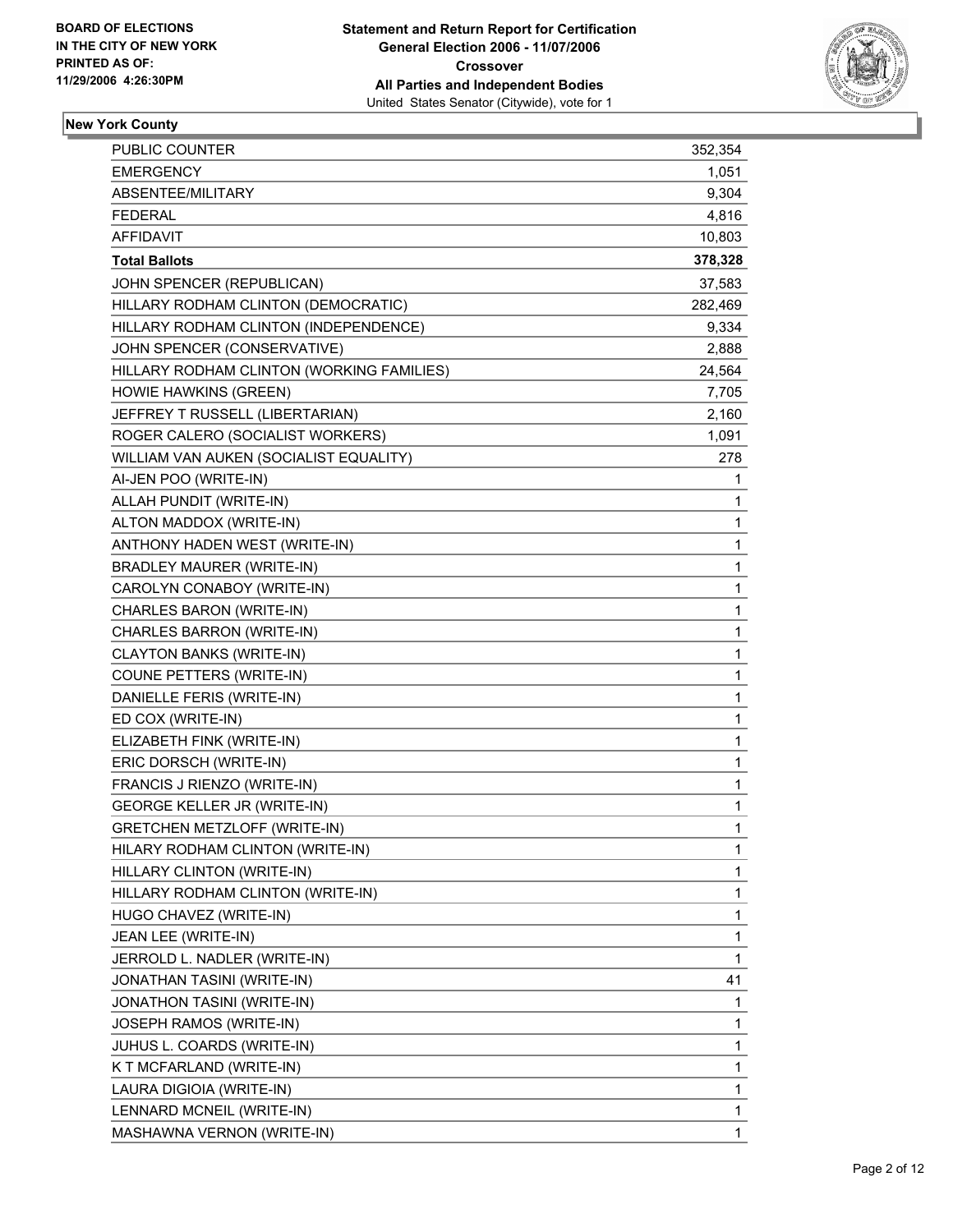

## **New York County**

| MICHAEL BLOOMBERG (WRITE-IN)                          | 2       |
|-------------------------------------------------------|---------|
| MICHAEL PERKOVIC (WRITE-IN)                           |         |
| MICHAEL ZAMSKY (WRITE-IN)                             |         |
| NEED MORE INTEGRETY IRAQ WAS A BIG MISTAKE (WRITE-IN) |         |
| NO ONE IN PARTICULAR (WRITE-IN)                       |         |
| PHILLIP SEGAL (WRITE-IN)                              |         |
| RICHARD SELMAN (WRITE-IN)                             |         |
| RICKY RAY RECTOR (WRITE-IN)                           |         |
| RUDOLPH GIULANI (WRITE-IN)                            |         |
| RUDY GUILLIANI (WRITE-IN)                             |         |
| RUSS FEINGOLD (WRITE-IN)                              |         |
| SCOTT SINGER (WRITE-IN)                               |         |
| SELVIN LEONE (WRITE-IN)                               |         |
| SUSAN MILLER (WRITE-IN)                               |         |
| TED KENNEDY (WRITE-IN)                                |         |
| THOMAS THOMASSIAN (WRITE-IN)                          | 1       |
| THOMAS WEISS (WRITE-IN)                               | 6       |
| TIM CONNORS (WRITE-IN)                                |         |
| TOM WEISS (WRITE-IN)                                  |         |
| WALTER SQUIRE (WRITE-IN)                              |         |
| WILLIAM HILL-DIXON (WRITE-IN)                         |         |
| <b>Total Votes</b>                                    | 368,170 |
| Unrecorded                                            | 10.158  |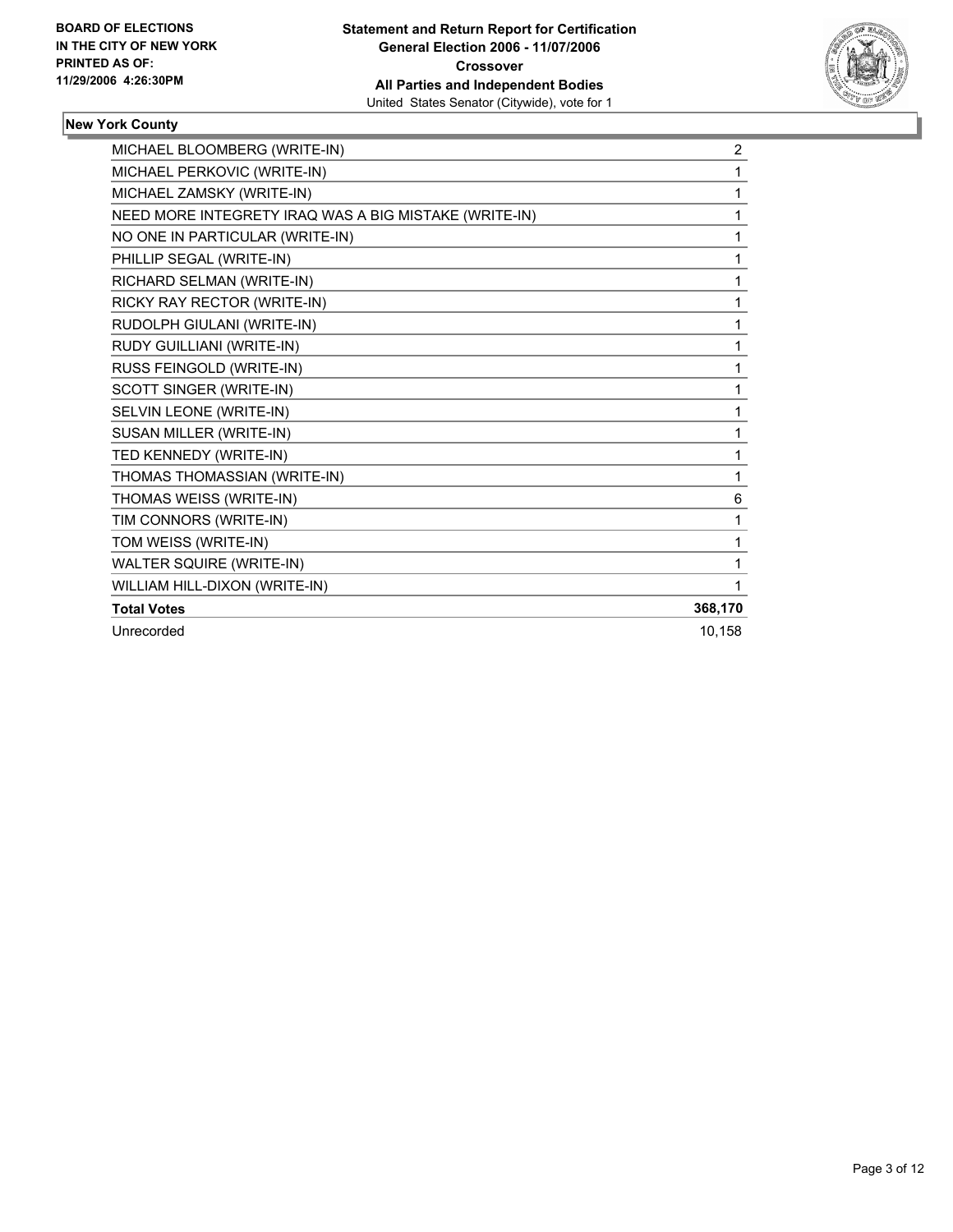

## **Bronx County**

| PUBLIC COUNTER                            | 177,379        |
|-------------------------------------------|----------------|
| <b>EMERGENCY</b>                          | 356            |
| ABSENTEE/MILITARY                         | 3,631          |
| <b>FEDERAL</b>                            | 710            |
| <b>AFFIDAVIT</b>                          | 4,307          |
| <b>Total Ballots</b>                      | 186,383        |
| JOHN SPENCER (REPUBLICAN)                 | 14,656         |
| HILLARY RODHAM CLINTON (DEMOCRATIC)       | 147,929        |
| HILLARY RODHAM CLINTON (INDEPENDENCE)     | 4,590          |
| JOHN SPENCER (CONSERVATIVE)               | 2,430          |
| HILLARY RODHAM CLINTON (WORKING FAMILIES) | 7,273          |
| HOWIE HAWKINS (GREEN)                     | 1,007          |
| JEFFREY T RUSSELL (LIBERTARIAN)           | 308            |
| ROGER CALERO (SOCIALIST WORKERS)          | 288            |
| WILLIAM VAN AUKEN (SOCIALIST EQUALITY)    | 91             |
| DESIREE (WRITE-IN)                        | 1              |
| EDWARD COX (WRITE-IN)                     | 1              |
| HILLARY CLINTON (WRITE-IN)                | 3              |
| HILLARY RODHAM CLINTON (WRITE-IN)         | $\overline{c}$ |
| JOHN SPENCER (WRITE-IN)                   | $\overline{2}$ |
| JONATHAN TASINI (WRITE-IN)                | $\mathbf{1}$   |
| JOSEPH S. CONNOLLY (WRITE-IN)             | 1              |
| MANUS WARD (WRITE-IN)                     | 1              |
| PATRICK BUCHANAN (WRITE-IN)               | 1              |
| PAUGH W. SHADOW (WRITE-IN)                | 1              |
| RUBY MOHAMMED (WRITE-IN)                  | 1              |
| RUDY GIULIANI (WRITE-IN)                  | $\overline{2}$ |
| <b>Total Votes</b>                        | 178,589        |
| Unrecorded                                | 7,794          |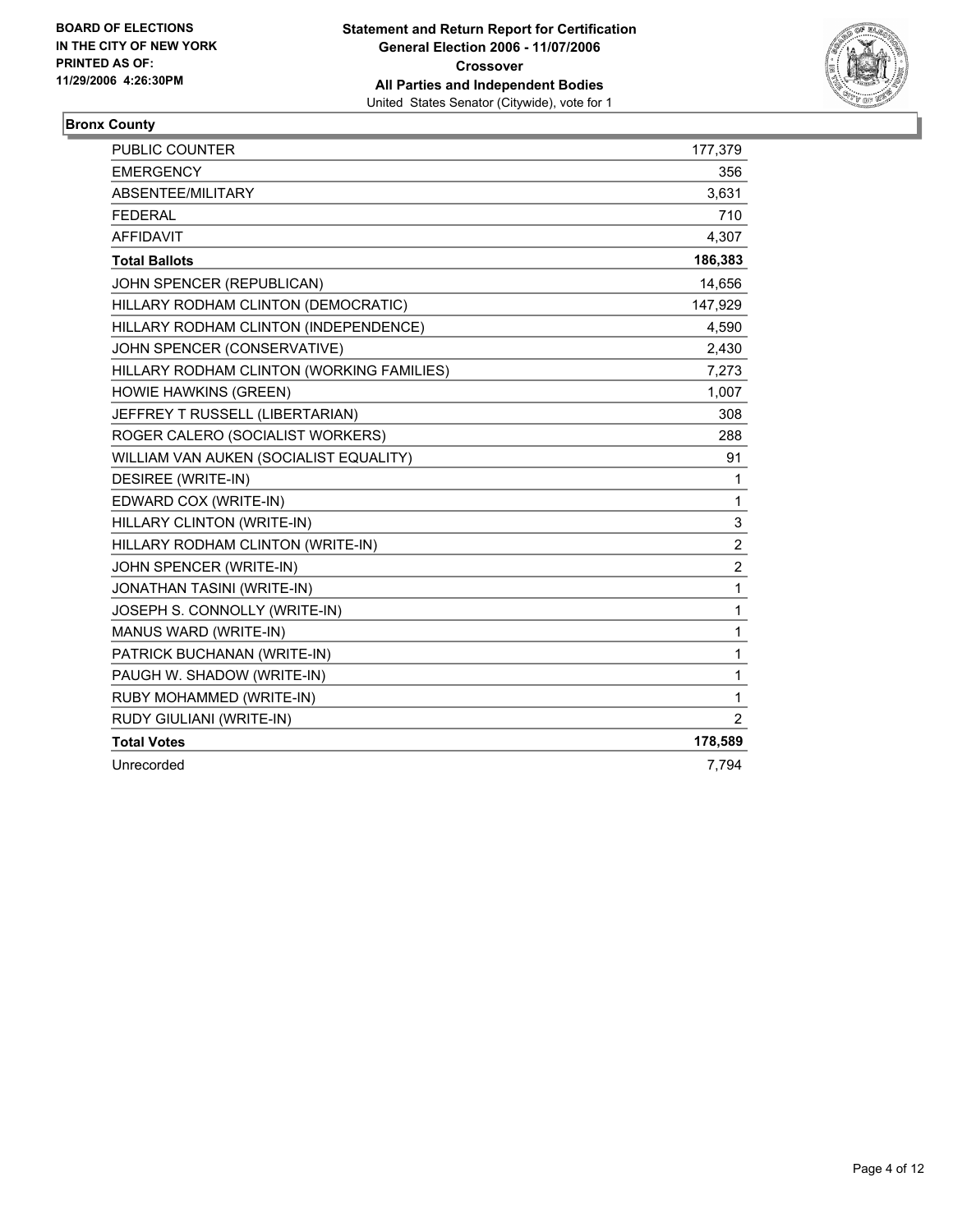

### **Kings County**

| <b>PUBLIC COUNTER</b>                     | 351,203 |
|-------------------------------------------|---------|
| <b>EMERGENCY</b>                          | 1,799   |
| ABSENTEE/MILITARY                         | 6,496   |
| <b>FEDERAL</b>                            | 1,576   |
| <b>AFFIDAVIT</b>                          | 7,438   |
| <b>Total Ballots</b>                      | 368,512 |
| JOHN SPENCER (REPUBLICAN)                 | 42,424  |
| HILLARY RODHAM CLINTON (DEMOCRATIC)       | 260,053 |
| HILLARY RODHAM CLINTON (INDEPENDENCE)     | 9,341   |
| JOHN SPENCER (CONSERVATIVE)               | 5,871   |
| HILLARY RODHAM CLINTON (WORKING FAMILIES) | 25,231  |
| HOWIE HAWKINS (GREEN)                     | 5,576   |
| JEFFREY T RUSSELL (LIBERTARIAN)           | 1,035   |
| ROGER CALERO (SOCIALIST WORKERS)          | 780     |
| WILLIAM VAN AUKEN (SOCIALIST EQUALITY)    | 193     |
| ALLEN S POPPE (WRITE-IN)                  | 1       |
| BERNARD HAVERN (WRITE-IN)                 | 1       |
| CHARLES BARRON (WRITE-IN)                 | 8       |
| DANIEL PATRICK MOYNHAN (WRITE-IN)         | 1       |
| DANIELLE MORGAN FENG (WRITE-IN)           | 1       |
| DAVID YASKY (WRITE-IN)                    | 1       |
| ERIC W. MCLURE (WRITE-IN)                 | 1       |
| HARRY GRUEN (WRITE-IN)                    | 1       |
| HOLLY TANAR (WRITE-IN)                    | 1       |
| JENNIFER PASANEN (WRITE-IN)               | 1       |
| JOEL BOCKRATH (WRITE-IN)                  | 1       |
| JOEY GREEN (WRITE-IN)                     | 1       |
| JONATHAN TASINI (WRITE-IN)                | 24      |
| JOSEPH RAPPAPORT (WRITE-IN)               | 1       |
| KIRK A. PARKS (WRITE-IN)                  | 1       |
| <b>KURE VONNEGUL (WRITE-IN)</b>           | 1       |
| LAUREN N. RODRIGUEZ (WRITE-IN)            | 1       |
| MARYLYN MUSGRAVI (WRITE-IN)               | 1       |
| OLLIE MCLEAN (WRITE-IN)                   | 1       |
| <b>QEEN MOTHER MOUR (WRITE-IN)</b>        | 1       |
| REV. CLINTON MILLER (WRITE-IN)            | 1       |
| ROBERT KENNEDY (WRITE-IN)                 | 1       |
| THEO ANKER (WRITE-IN)                     | 1       |
| THOMAS WEISS (WRITE-IN)                   | 1       |
| WILLIAM J CLINTON (WRITE-IN)              | 1       |
| WILLIAM ZITZELSBERGER (WRITE-IN)          | 1       |
| YOLANDA DICKERSON (WRITE-IN)              | 1       |
| <b>Total Votes</b>                        | 350,561 |
| Unrecorded                                | 17,951  |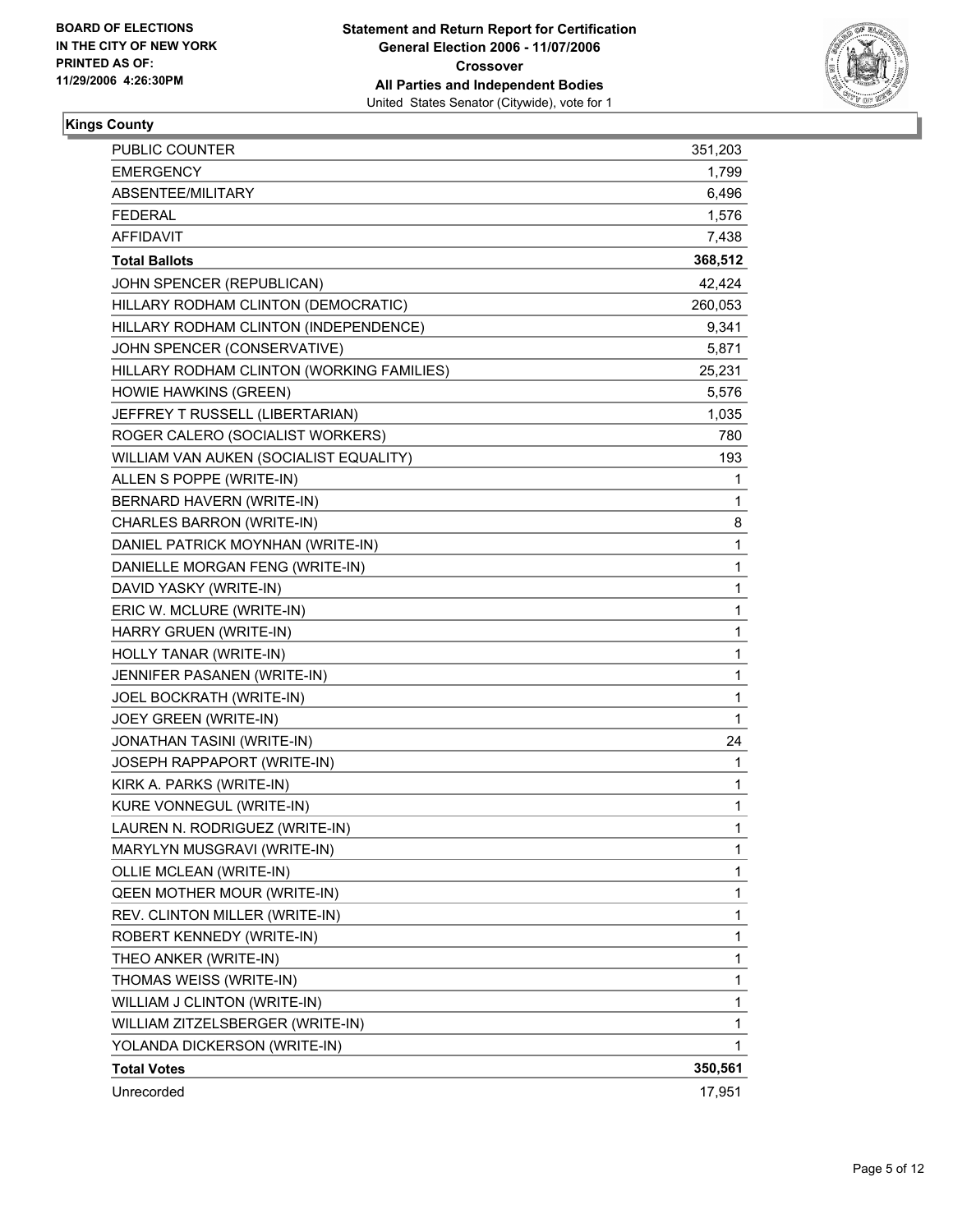

## **Queens County**

| PUBLIC COUNTER                            | 317,520                 |
|-------------------------------------------|-------------------------|
| <b>EMERGENCY</b>                          | 663                     |
| ABSENTEE/MILITARY                         | 6,142                   |
| <b>FEDERAL</b>                            | 1,427                   |
| <b>AFFIDAVIT</b>                          | 4,889                   |
| <b>Total Ballots</b>                      | 330,641                 |
| JOHN SPENCER (REPUBLICAN)                 | 50,162                  |
| HILLARY RODHAM CLINTON (DEMOCRATIC)       | 235,003                 |
| HILLARY RODHAM CLINTON (INDEPENDENCE)     | 8,096                   |
| JOHN SPENCER (CONSERVATIVE)               | 7,190                   |
| HILLARY RODHAM CLINTON (WORKING FAMILIES) | 11,168                  |
| HOWIE HAWKINS (GREEN)                     | 2,904                   |
| JEFFREY T RUSSELL (LIBERTARIAN)           | 968                     |
| ROGER CALERO (SOCIALIST WORKERS)          | 553                     |
| WILLIAM VAN AUKEN (SOCIALIST EQUALITY)    | 143                     |
| AL SHARPTON (WRITE-IN)                    | $\mathbf{1}$            |
| ALAN W. JENNINGS (WRITE-IN)               | $\boldsymbol{2}$        |
| ALEXANDER DAF LOS JR. (WRITE-IN)          | 1                       |
| ALI MC CLEAN (WRITE-IN)                   | $\mathbf{1}$            |
| ALLAN JENNINGS (WRITE-IN)                 | 32                      |
| ALLAN W. JENNINGS (WRITE-IN)              | 3                       |
| ALLEN JENNINGS (WRITE-IN)                 | $\mathbf{1}$            |
| AMADO DIALLO (WRITE-IN)                   | 1                       |
| BISHOP CHARLES CHAPAL (WRITE-IN)          | 1                       |
| CHARLES BARON (WRITE-IN)                  | 1                       |
| DAISY DUCK (WRITE-IN)                     | 1                       |
| E. FINK (WRITE-IN)                        | 1                       |
| EDWARD FIORILLO (WRITE-IN)                | 1                       |
| ELAINE BERGENFELD (WRITE-IN)              | 1                       |
| ELIZABETH GOLDSMITH (WRITE-IN)            | 4                       |
| ELLEN KODADEK (WRITE-IN)                  | 1                       |
| ERIC DUWE (WRITE-IN)                      | 1                       |
| FRED NATHANSON (WRITE-IN)                 | 1                       |
| GIANARIS, MIKE (WRITE-IN)                 | 1                       |
| <b>GREGORY W. MEEKS (WRITE-IN)</b>        | 1                       |
| JEFFERSON SMITH (WRITE-IN)                | 1                       |
| JENNINGS (WRITE-IN)                       | 1                       |
| JOEL BERGER (WRITE-IN)                    | 1                       |
| JOHN GLENN (WRITE-IN)                     | 1                       |
| JOHNATHAN TASINI (WRITE-IN)               | $\overline{\mathbf{c}}$ |
| JONATHAN TASANI (WRITE-IN)                | 1                       |
| JONATHAN TASINI (WRITE-IN)                | $\overline{\mathbf{c}}$ |
| JONATHAN TISANI (WRITE-IN)                | $\overline{\mathbf{c}}$ |
| JONATHON TASINI (WRITE-IN)                | 1                       |
| KENNETH DELLEQUILA (WRITE-IN)             | 1                       |
| LEWIS BLACK (WRITE-IN)                    | 1                       |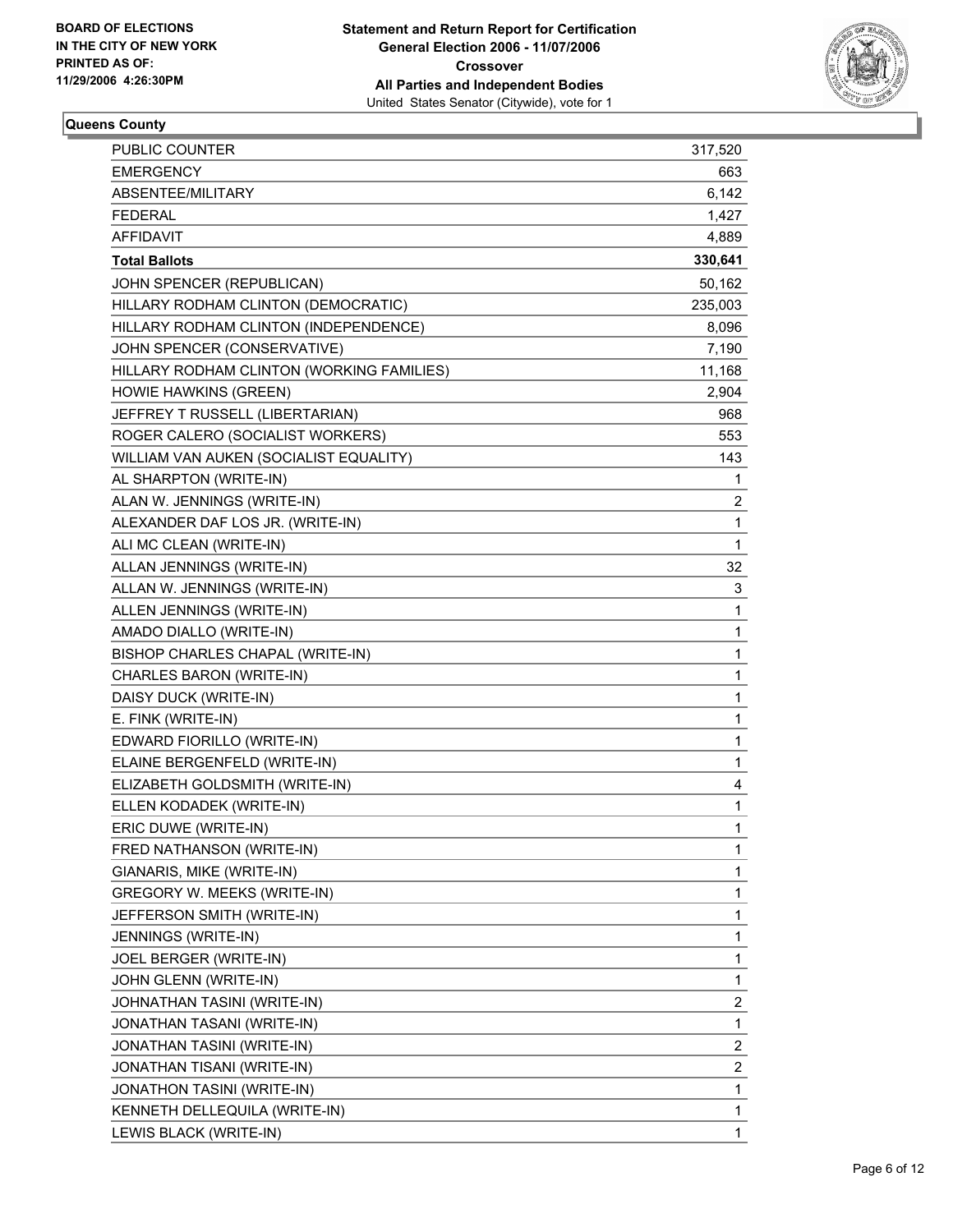

#### **Queens County**

| MARY C CRONIN (WRITE-IN)      |         |
|-------------------------------|---------|
| MICHAEL GIANARIS (WRITE-IN)   |         |
| MICHAEL TRAGER (WRITE-IN)     |         |
| MIGUEL FERNANDEZ (WRITE-IN)   |         |
| MISS PIGGY (WRITE-IN)         |         |
| NEITHER ASSHOLE (WRITE-IN)    |         |
| REGINA PAPALARDO (WRITE-IN)   |         |
| ROBERT VASEY (WRITE-IN)       |         |
| RUDY GIULIANI (WRITE-IN)      | 2       |
| RUDY GULIANI (WRITE-IN)       |         |
| SCOTT MARSHALL (WRITE-IN)     |         |
| SHIRLEY L. HUNTLEY (WRITE-IN) |         |
| SUSAN GROSSMAN (WRITE-IN)     |         |
| TOM WEISS (WRITE-IN)          |         |
| WALTER IWARHI (WRITE-IN)      |         |
| WILLIAM T. CONROY (WRITE-IN)  |         |
| <b>Total Votes</b>            | 316,275 |
| Unrecorded                    | 14,366  |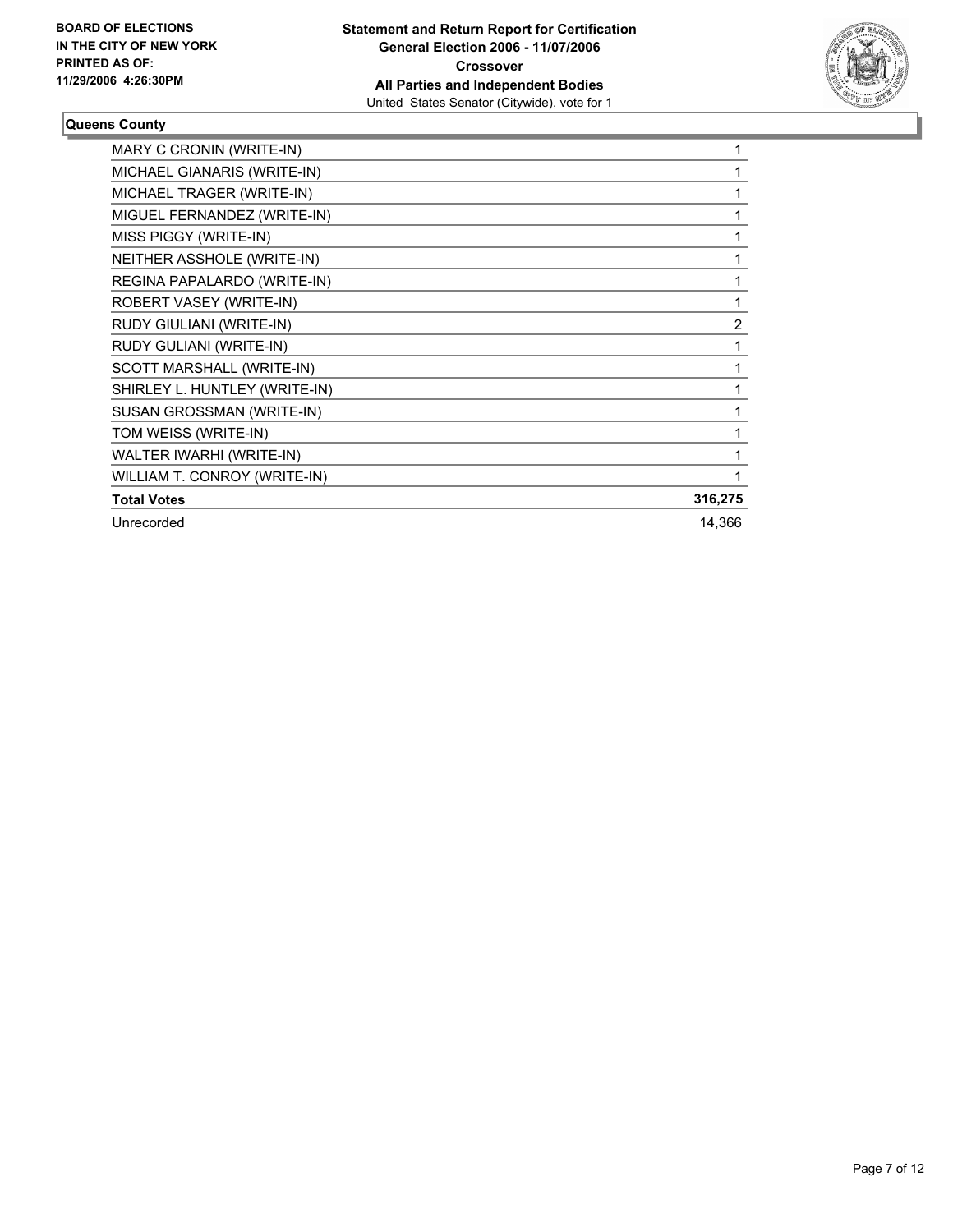

## **Richmond County**

| <b>PUBLIC COUNTER</b>                     | 81,696         |
|-------------------------------------------|----------------|
| <b>EMERGENCY</b>                          | 72             |
| ABSENTEE/MILITARY                         | 2,669          |
| <b>FEDERAL</b>                            | 126            |
| <b>AFFIDAVIT</b>                          | 1,064          |
| <b>Total Ballots</b>                      | 85,627         |
| JOHN SPENCER (REPUBLICAN)                 | 29.067         |
| HILLARY RODHAM CLINTON (DEMOCRATIC)       | 42,392         |
| HILLARY RODHAM CLINTON (INDEPENDENCE)     | 2,036          |
| JOHN SPENCER (CONSERVATIVE)               | 4,289          |
| HILLARY RODHAM CLINTON (WORKING FAMILIES) | 2,238          |
| HOWIE HAWKINS (GREEN)                     | 602            |
| JEFFREY T RUSSELL (LIBERTARIAN)           | 296            |
| ROGER CALERO (SOCIALIST WORKERS)          | 146            |
| WILLIAM VAN AUKEN (SOCIALIST EQUALITY)    | 36             |
| ANDREW LANZA (WRITE-IN)                   | 1              |
| DONNA M. KORNREICH (WRITE-IN)             | 1              |
| JOE SOBNAN (WRITE-IN)                     | 1              |
| JOHN PETERSON (WRITE-IN)                  | 1              |
| JONATHON TACINI (WRITE-IN)                | 1              |
| KATHLEEN GORMAN (WRITE-IN)                | $\mathbf{1}$   |
| MARIETTA CANNINGS (WRITE-IN)              | $\overline{c}$ |
| MICHAEL ZAMBARDA (WRITE-IN)               | 1              |
| PENN JILLETTE (WRITE-IN)                  | 1              |
| ROBERT MINOGUE (WRITE-IN)                 | 1              |
| THOMAS F. WEISS (WRITE-IN)                | 1              |
| TWEETY (WRITE-IN)                         | 1              |
| WILLIAM T. CONROY (WRITE-IN)              | 1              |
| <b>Total Votes</b>                        | 81,116         |
| Unrecorded                                | 4,511          |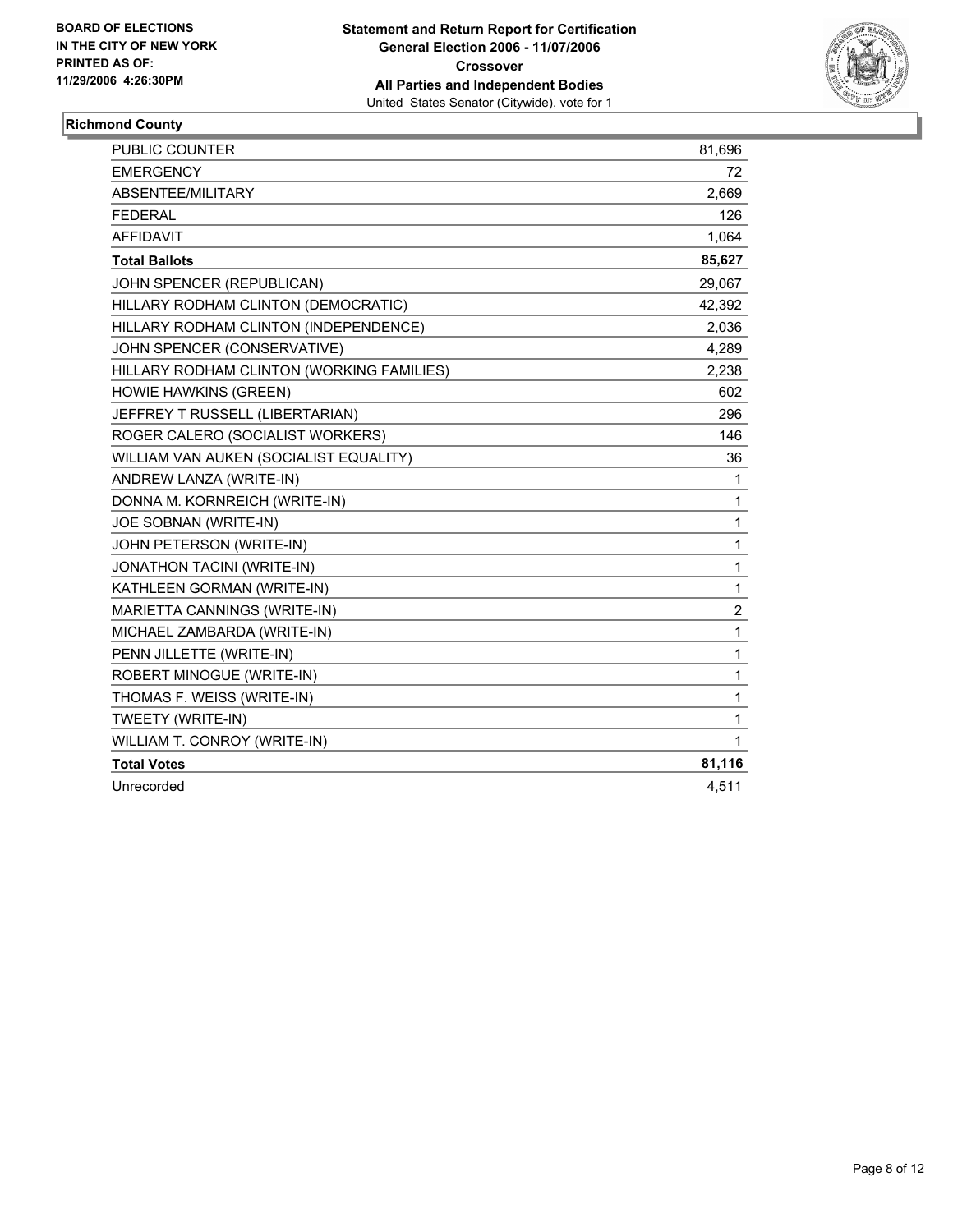

| <b>EMERGENCY</b><br>3,941<br>ABSENTEE/MILITARY<br>28,242<br><b>FEDERAL</b><br>8,655<br><b>AFFIDAVIT</b><br>28,501<br>1,349,491<br><b>Total Ballots</b><br>JOHN SPENCER (REPUBLICAN)<br>173,892<br>HILLARY RODHAM CLINTON (DEMOCRATIC)<br>967,846<br>HILLARY RODHAM CLINTON (INDEPENDENCE)<br>33,397<br>JOHN SPENCER (CONSERVATIVE)<br>22,668<br>HILLARY RODHAM CLINTON (WORKING FAMILIES)<br>70,474 |
|-----------------------------------------------------------------------------------------------------------------------------------------------------------------------------------------------------------------------------------------------------------------------------------------------------------------------------------------------------------------------------------------------------|
|                                                                                                                                                                                                                                                                                                                                                                                                     |
|                                                                                                                                                                                                                                                                                                                                                                                                     |
|                                                                                                                                                                                                                                                                                                                                                                                                     |
|                                                                                                                                                                                                                                                                                                                                                                                                     |
|                                                                                                                                                                                                                                                                                                                                                                                                     |
|                                                                                                                                                                                                                                                                                                                                                                                                     |
|                                                                                                                                                                                                                                                                                                                                                                                                     |
|                                                                                                                                                                                                                                                                                                                                                                                                     |
|                                                                                                                                                                                                                                                                                                                                                                                                     |
|                                                                                                                                                                                                                                                                                                                                                                                                     |
| HOWIE HAWKINS (GREEN)<br>17,794                                                                                                                                                                                                                                                                                                                                                                     |
| JEFFREY T RUSSELL (LIBERTARIAN)<br>4,767                                                                                                                                                                                                                                                                                                                                                            |
| ROGER CALERO (SOCIALIST WORKERS)<br>2,858                                                                                                                                                                                                                                                                                                                                                           |
| 741<br>WILLIAM VAN AUKEN (SOCIALIST EQUALITY)                                                                                                                                                                                                                                                                                                                                                       |
| AI-JEN POO (WRITE-IN)<br>$\mathbf 1$                                                                                                                                                                                                                                                                                                                                                                |
| AL SHARPTON (WRITE-IN)<br>1                                                                                                                                                                                                                                                                                                                                                                         |
| $\overline{\mathbf{c}}$<br>ALAN W. JENNINGS (WRITE-IN)                                                                                                                                                                                                                                                                                                                                              |
| ALEXANDER DAF LOS JR. (WRITE-IN)<br>$\mathbf{1}$                                                                                                                                                                                                                                                                                                                                                    |
| 1<br>ALI MC CLEAN (WRITE-IN)                                                                                                                                                                                                                                                                                                                                                                        |
| 1<br>ALLAH PUNDIT (WRITE-IN)                                                                                                                                                                                                                                                                                                                                                                        |
| ALLAN JENNINGS (WRITE-IN)<br>32                                                                                                                                                                                                                                                                                                                                                                     |
| 3<br>ALLAN W. JENNINGS (WRITE-IN)                                                                                                                                                                                                                                                                                                                                                                   |
| 1<br>ALLEN JENNINGS (WRITE-IN)                                                                                                                                                                                                                                                                                                                                                                      |
| ALLEN S POPPE (WRITE-IN)<br>$\mathbf{1}$                                                                                                                                                                                                                                                                                                                                                            |
| ALTON MADDOX (WRITE-IN)<br>1                                                                                                                                                                                                                                                                                                                                                                        |
| AMADO DIALLO (WRITE-IN)<br>1                                                                                                                                                                                                                                                                                                                                                                        |
| ANDREW LANZA (WRITE-IN)<br>$\mathbf{1}$                                                                                                                                                                                                                                                                                                                                                             |
| 1<br>ANTHONY HADEN WEST (WRITE-IN)                                                                                                                                                                                                                                                                                                                                                                  |
| BERNARD HAVERN (WRITE-IN)<br>1                                                                                                                                                                                                                                                                                                                                                                      |
| BISHOP CHARLES CHAPAL (WRITE-IN)<br>1                                                                                                                                                                                                                                                                                                                                                               |
| <b>BRADLEY MAURER (WRITE-IN)</b><br>1                                                                                                                                                                                                                                                                                                                                                               |
| CAROLYN CONABOY (WRITE-IN)<br>1                                                                                                                                                                                                                                                                                                                                                                     |
| $\boldsymbol{2}$<br>CHARLES BARON (WRITE-IN)                                                                                                                                                                                                                                                                                                                                                        |
| 9<br>CHARLES BARRON (WRITE-IN)                                                                                                                                                                                                                                                                                                                                                                      |
| 1<br>CLAYTON BANKS (WRITE-IN)                                                                                                                                                                                                                                                                                                                                                                       |
| 1<br>COUNE PETTERS (WRITE-IN)                                                                                                                                                                                                                                                                                                                                                                       |
| 1<br>DAISY DUCK (WRITE-IN)                                                                                                                                                                                                                                                                                                                                                                          |
| DANIEL PATRICK MOYNHAN (WRITE-IN)<br>1                                                                                                                                                                                                                                                                                                                                                              |
| 1<br>DANIELLE FERIS (WRITE-IN)                                                                                                                                                                                                                                                                                                                                                                      |
| 1<br>DANIELLE MORGAN FENG (WRITE-IN)                                                                                                                                                                                                                                                                                                                                                                |
| 1<br>DAVID YASKY (WRITE-IN)                                                                                                                                                                                                                                                                                                                                                                         |
| 1<br>DESIREE (WRITE-IN)                                                                                                                                                                                                                                                                                                                                                                             |
| 1<br>DONNA M. KORNREICH (WRITE-IN)                                                                                                                                                                                                                                                                                                                                                                  |
| 1<br>E. FINK (WRITE-IN)                                                                                                                                                                                                                                                                                                                                                                             |
| ED COX (WRITE-IN)<br>1                                                                                                                                                                                                                                                                                                                                                                              |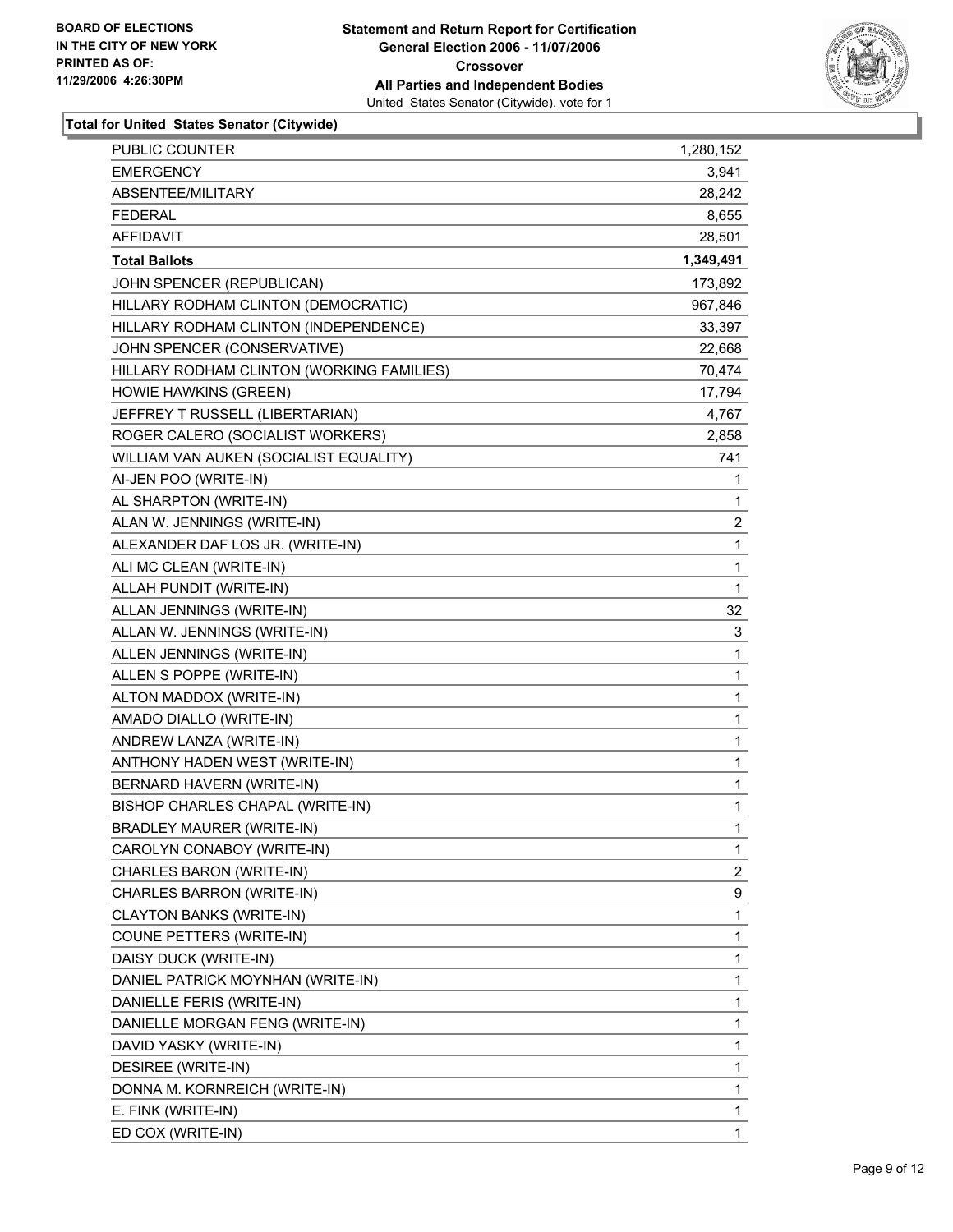

| EDWARD COX (WRITE-IN)               | $\mathbf{1}$            |
|-------------------------------------|-------------------------|
| EDWARD FIORILLO (WRITE-IN)          | 1                       |
| ELAINE BERGENFELD (WRITE-IN)        | 1                       |
| ELIZABETH FINK (WRITE-IN)           | 1                       |
| ELIZABETH GOLDSMITH (WRITE-IN)      | 4                       |
| ELLEN KODADEK (WRITE-IN)            | 1                       |
| ERIC DORSCH (WRITE-IN)              | 1                       |
| ERIC DUWE (WRITE-IN)                | 1                       |
| ERIC W. MCLURE (WRITE-IN)           | 1                       |
| FRANCIS J RIENZO (WRITE-IN)         | 1                       |
| FRED NATHANSON (WRITE-IN)           | 1                       |
| GEORGE KELLER JR (WRITE-IN)         | 1                       |
| GIANARIS, MIKE (WRITE-IN)           | 1                       |
| GREGORY W. MEEKS (WRITE-IN)         | 1                       |
| <b>GRETCHEN METZLOFF (WRITE-IN)</b> | 1                       |
| HARRY GRUEN (WRITE-IN)              | 1                       |
| HILARY RODHAM CLINTON (WRITE-IN)    | 1                       |
| HILLARY CLINTON (WRITE-IN)          | 4                       |
| HILLARY RODHAM CLINTON (WRITE-IN)   | 3                       |
| HOLLY TANAR (WRITE-IN)              | 1                       |
| HUGO CHAVEZ (WRITE-IN)              | 1                       |
| JEAN LEE (WRITE-IN)                 | 1                       |
| JEFFERSON SMITH (WRITE-IN)          | 1                       |
| JENNIFER PASANEN (WRITE-IN)         | 1                       |
| JENNINGS (WRITE-IN)                 | 1                       |
| JERROLD L. NADLER (WRITE-IN)        | 1                       |
| JOE SOBNAN (WRITE-IN)               | 1                       |
| JOEL BERGER (WRITE-IN)              | 1                       |
| JOEL BOCKRATH (WRITE-IN)            | 1                       |
| JOEY GREEN (WRITE-IN)               | 1                       |
| JOHN GLENN (WRITE-IN)               | 1                       |
| JOHN PETERSON (WRITE-IN)            | 1                       |
| JOHN SPENCER (WRITE-IN)             | $\overline{\mathbf{c}}$ |
| JOHNATHAN TASINI (WRITE-IN)         | $\overline{\mathbf{c}}$ |
| JONATHAN TASANI (WRITE-IN)          | $\mathbf{1}$            |
| JONATHAN TASINI (WRITE-IN)          | 68                      |
| JONATHAN TISANI (WRITE-IN)          | $\overline{\mathbf{c}}$ |
| JONATHON TACINI (WRITE-IN)          | 1                       |
| JONATHON TASINI (WRITE-IN)          | $\overline{\mathbf{c}}$ |
| JOSEPH RAMOS (WRITE-IN)             | 1                       |
| JOSEPH RAPPAPORT (WRITE-IN)         | 1                       |
| JOSEPH S. CONNOLLY (WRITE-IN)       | 1                       |
| JUHUS L. COARDS (WRITE-IN)          | 1                       |
| K T MCFARLAND (WRITE-IN)            | 1                       |
| KATHLEEN GORMAN (WRITE-IN)          | 1                       |
| KENNETH DELLEQUILA (WRITE-IN)       | 1                       |
|                                     |                         |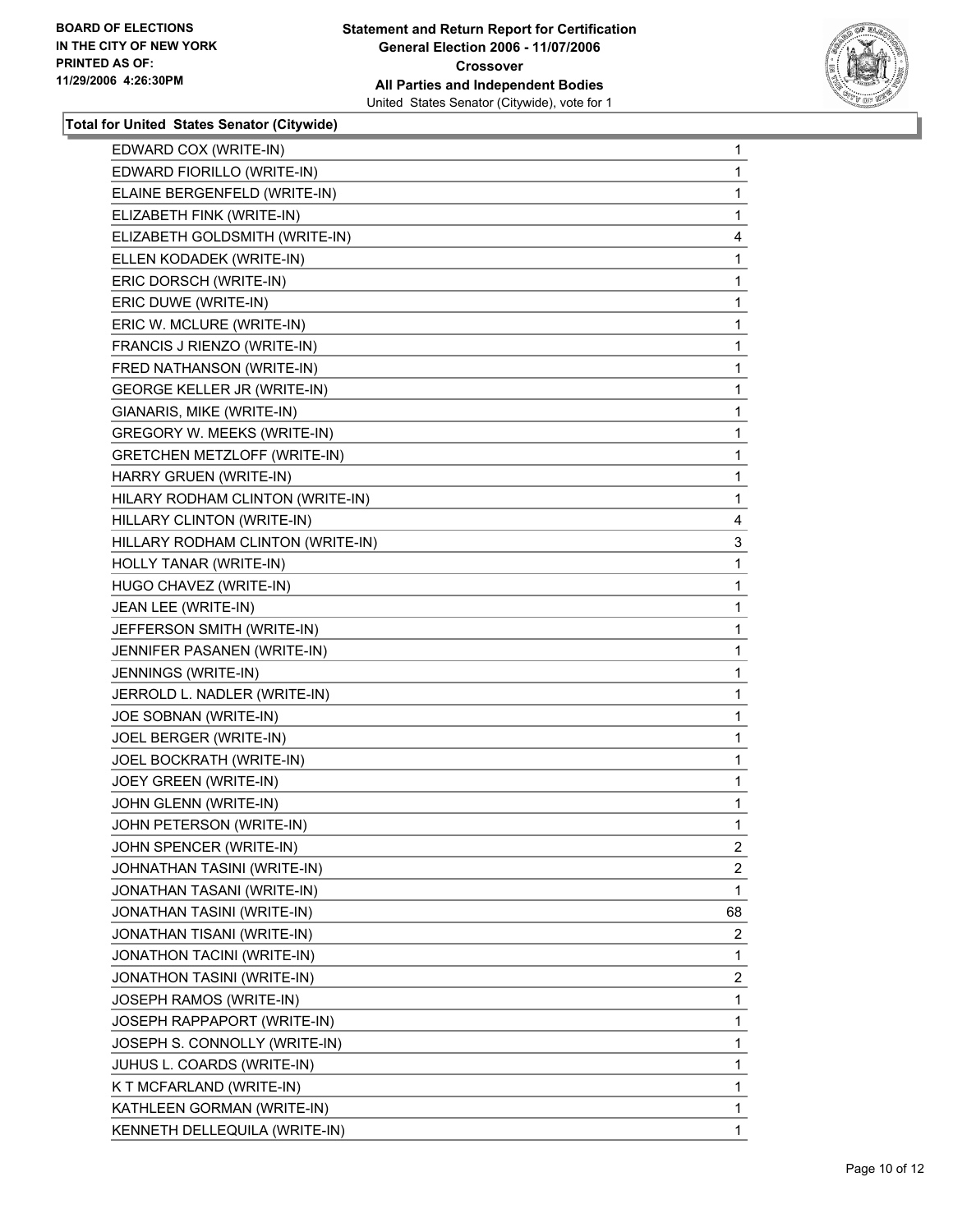

| KIRK A. PARKS (WRITE-IN)                              | $\mathbf 1$             |
|-------------------------------------------------------|-------------------------|
| KURE VONNEGUL (WRITE-IN)                              | 1                       |
| LAURA DIGIOIA (WRITE-IN)                              | 1                       |
| LAUREN N. RODRIGUEZ (WRITE-IN)                        | 1                       |
| LENNARD MCNEIL (WRITE-IN)                             | 1                       |
| LEWIS BLACK (WRITE-IN)                                | 1                       |
| MANUS WARD (WRITE-IN)                                 | $\mathbf 1$             |
| MARIETTA CANNINGS (WRITE-IN)                          | $\overline{\mathbf{c}}$ |
| MARY C CRONIN (WRITE-IN)                              | 1                       |
| MARYLYN MUSGRAVI (WRITE-IN)                           | 1                       |
| MASHAWNA VERNON (WRITE-IN)                            | 1                       |
| MICHAEL BLOOMBERG (WRITE-IN)                          | $\overline{\mathbf{c}}$ |
| MICHAEL GIANARIS (WRITE-IN)                           | $\mathbf 1$             |
| MICHAEL PERKOVIC (WRITE-IN)                           | 1                       |
| MICHAEL TRAGER (WRITE-IN)                             | 1                       |
| MICHAEL ZAMBARDA (WRITE-IN)                           | 1                       |
| MICHAEL ZAMSKY (WRITE-IN)                             | 1                       |
| MIGUEL FERNANDEZ (WRITE-IN)                           | 1                       |
| MISS PIGGY (WRITE-IN)                                 | 1                       |
| NEED MORE INTEGRETY IRAQ WAS A BIG MISTAKE (WRITE-IN) | 1                       |
| NEITHER ASSHOLE (WRITE-IN)                            | 1                       |
| NO ONE IN PARTICULAR (WRITE-IN)                       | 1                       |
| OLLIE MCLEAN (WRITE-IN)                               | 1                       |
| PATRICK BUCHANAN (WRITE-IN)                           | 1                       |
| PAUGH W. SHADOW (WRITE-IN)                            | 1                       |
| PENN JILLETTE (WRITE-IN)                              | 1                       |
| PHILLIP SEGAL (WRITE-IN)                              | 1                       |
| <b>QEEN MOTHER MOUR (WRITE-IN)</b>                    | 1                       |
| REGINA PAPALARDO (WRITE-IN)                           | 1                       |
| REV. CLINTON MILLER (WRITE-IN)                        | 1                       |
| RICHARD SELMAN (WRITE-IN)                             | 1                       |
| RICKY RAY RECTOR (WRITE-IN)                           | 1                       |
| ROBERT KENNEDY (WRITE-IN)                             | 1                       |
| ROBERT MINOGUE (WRITE-IN)                             | 1                       |
| ROBERT VASEY (WRITE-IN)                               | 1                       |
| RUBY MOHAMMED (WRITE-IN)                              | 1                       |
| RUDOLPH GIULANI (WRITE-IN)                            | 1                       |
| RUDY GIULIANI (WRITE-IN)                              | 4                       |
| RUDY GUILLIANI (WRITE-IN)                             | 1                       |
| RUDY GULIANI (WRITE-IN)                               | 1                       |
| RUSS FEINGOLD (WRITE-IN)                              | 1                       |
| SCOTT MARSHALL (WRITE-IN)                             | 1                       |
| SCOTT SINGER (WRITE-IN)                               | 1                       |
| SELVIN LEONE (WRITE-IN)                               | 1                       |
| SHIRLEY L. HUNTLEY (WRITE-IN)                         | 1                       |
| SUSAN GROSSMAN (WRITE-IN)                             | 1                       |
|                                                       |                         |